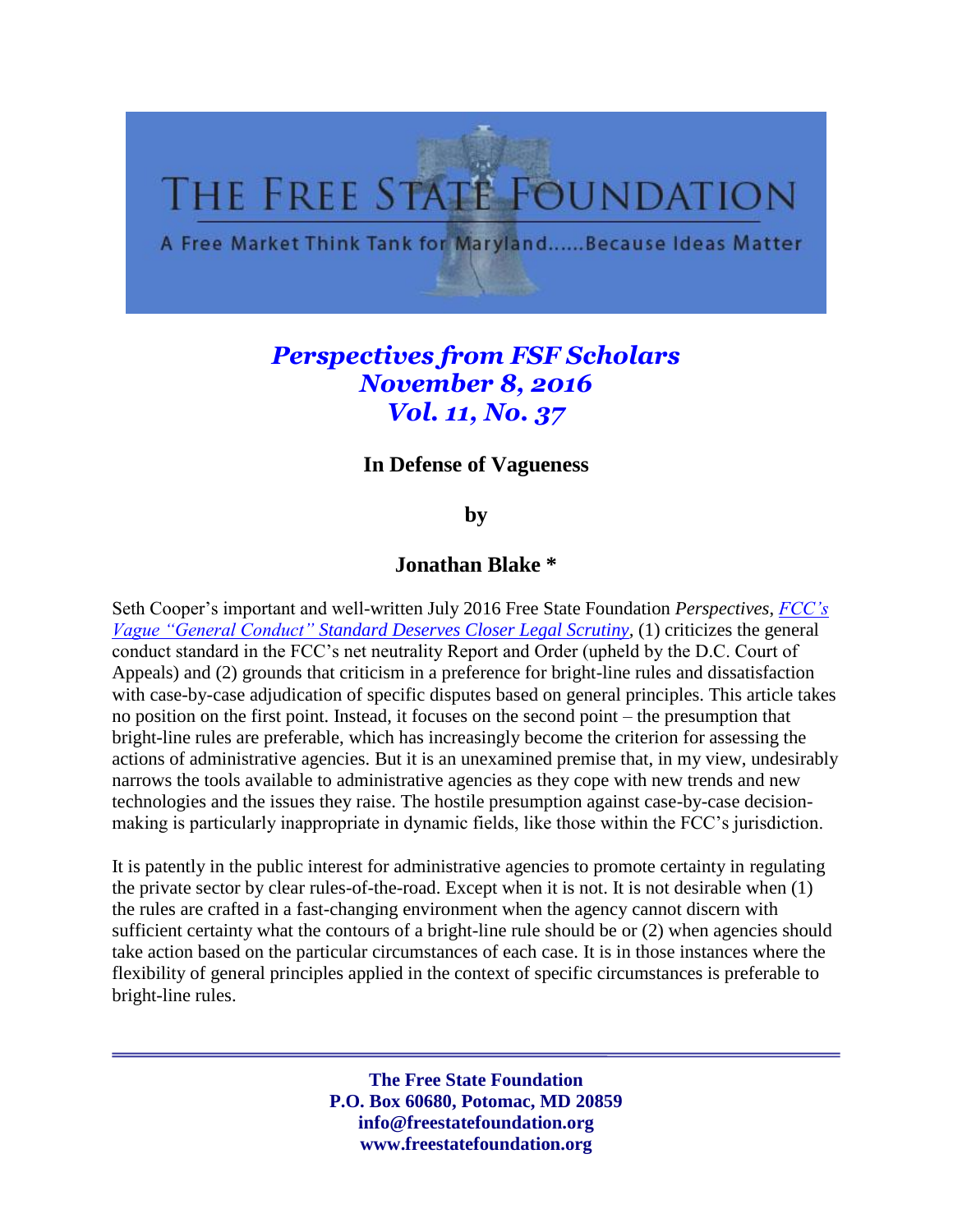Two competing legal theories dominate Western jurisprudence: civil law based on the codes of imperial Rome that survived in ecclesiastical laws through and beyond the Middle Ages and were re-imposed on most of Europe by Napoleon's invading armies. The second is common law which thrived in the United Kingdom, perhaps because it reflected that culture's preference for pragmatism and its distrust of government by edict, handed down from on high, and remote from local realities. Common law was brought to this country by English settlers in the 17th and 18th centuries. It was well-suited for the new, widely diverse and rapidly changing conditions to which the colonists needed to adapt.

In the 18th and 19th centuries, as the country continued to expand into new terrain and confronted different cultures and faced new political challenges, the flexibility of the common law and its implementation in the form of case-by-case rulings were particularly suitable for resolving disputes and building a body of case law that would guide the conduct of private parties in the future. One of the greatest expounders of the genius of the common law was the American jurist, Oliver Wendell Holmes. Daniel Boorstin in *The Seekers*, p. 263, described Holmes' classic, *The Common Law*, as the "manifesto of a new American school of jurisprudence." In it Holmes wrote: "The life of the law has not been logic; it has been experience." And lessons of experience often emerge from specific cases.

It was against this legal background that the country turned to establishing and giving both responsibilities and authority to administrative agencies on the federal, state, and local levels, to oversee rapidly expanding private-sector activities with important ramifications for the general public. One reason for the emergence of administrative agencies was the perceived need to bring expertise to bear on these specialized fields. The ever-widening scope of private-sector activity, as a practical matter, left government with no choice but to create agencies with specialized expertise to oversee these fields, though subject to judicial and legislative oversight.<sup>1</sup>

If administrative agencies are an evil, they are a necessary evil. Neither legislators nor the courts can be expected to handle the crushing demands that agencies now shoulder, let alone with the same experience and expertise. Neither leaving matters to the "free" marketplace nor massive deregulation is acceptable, though often applauded in political rhetoric. Further, the everquickening pace of change often requires continuing familiarity with arcane technologies in fields like the food and drug industries, the environment, nuclear power, and communications.

The need for regulatory agencies to carry out their mandate by adjudication, rulemaking, and other tools of government was well understood when they were founded and when the Administrative Procedure Act was enacted in 1946. And for a substantial period thereafter, legislatures and courts, by and large, understood and respected the need for agency flexibility to use a variety of mechanisms to make appropriate decisions, including case-by-case decisionmaking, as well as rulemaking.

 $\overline{a}$ 

 $<sup>1</sup>$  I have contended that the executive branch, through its appointment power and its role in</sup> submitting policy recommendations to the agencies, plays an important role in agency decisionmaking. *[The Administrative Process, the Legislative and Executive Branches, Net Neutrality,](http://www.freestatefoundation.org/images/The_Administrative_Process,_the_Legislative_and_Executive_Branches,_Net_Neutrality,_and_Disclosure_122115.pdf)  [and Disclosure,](http://www.freestatefoundation.org/images/The_Administrative_Process,_the_Legislative_and_Executive_Branches,_Net_Neutrality,_and_Disclosure_122115.pdf)* Jonathan Blake, Free State Foundation, December 22, 2015.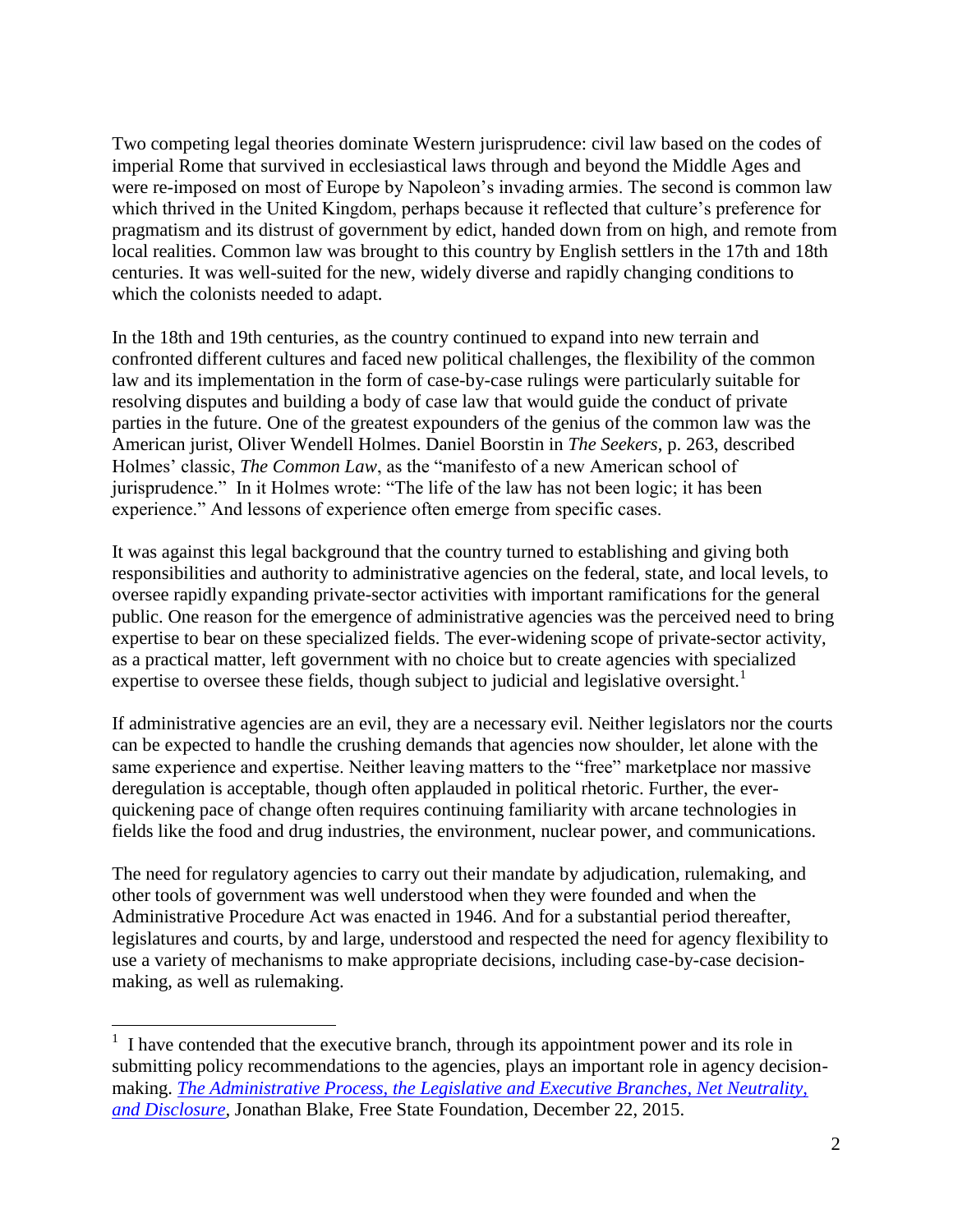Thus, Justice Frankfurter in the *NBC* case of 1946 extolled the appropriateness of the "vague" public interest standard embedded in the Communications Act of 1934. *National Broadcasting Co. v U.S.*, 319 U.S. 190 (1943). There, Commission action was challenged on the grounds that "the standard of 'public interest' governing the exercise of the powers delegated to the Commission by Congress is so vague and indefinite that … the delegation of legislative authority is unconstitutional." *Id.* at 225. The Court upheld the FCC's authority because Congress accorded it "expensive powers" "in a field of regulation which was both new and dynamic." *Id.*  at 219.

Similarly, James Madison, generally credited with leading the transition from the fatally weak Articles of Confederation to the long-resilient U.S. Constitution which preserved the country and the gains of the Revolutionary War, felt deeply disappointed by the ambiguities contained in the Constitution drafted and endorsed by the special Constitutional Convention in 1787. But as the state-by-state ratification process rolled out, he came to extol these ambiguities as a strength of the Constitution, in important part, because they would be fleshed out in the context of the new experiences the country would confront in the future. *The Quartet*, Joseph Ellis, p. 172 ("this was probably Madison's greatest creative insight – the multiple ambiguities embedded in the Constitution made it an inherently 'living document').

In another article, I have noted the gradual falling away from the consensus about administrative law following the passage of the Administrative Procedure Act. The article attributed responsibility for this unfortunate trend to all three major parties to the process – the agencies themselves, Congress in its legislative and oversight roles, and the courts. In my view, these three parties have increasingly failed to understand and respect each other's roles – a respect that is required for the proper functioning of the administrative process.

Mr. Cooper's article is a recent example of this trend in its strong presumption that bright-line rule-making is preferable to case-by-case decision making. Too often Congress does not appreciate that the agency has an adjudicatory role in addition to its rulemaking role and that this role may be a more appropriate tool in certain circumstances. Twenty-five years ago, I mentioned to one able and conscientious FCC Commissioner with a Congressional background that the FCC had adjudicatory authority. The conversation took place after she had already served as a Commissioner for three or four years. She was surprised by my comment because the Commissioners focused so predominantly on their rulemaking responsibilities. Some of the recent battles within the FCC and Congress over FCC procedures may also reflect an unconscious presumption that Congressional procedures should be the model for FCC procedures. But, of course, Congress is not an adjudicatory body and the FCC is both an adjudicatory and a rulemaking entity, and properly so.

The FCC's general "good conduct" standard in its net neutrality decision may well serve the public interest *because* it will enable the FCC in a relatively new and fast-changing field to develop interpretations of that standard in the context of the circumstances of particular cases. The resulting case law would be grounded in Justice Holmes' *"experience"* and might then evolve into bright-line rules, or might not do so.